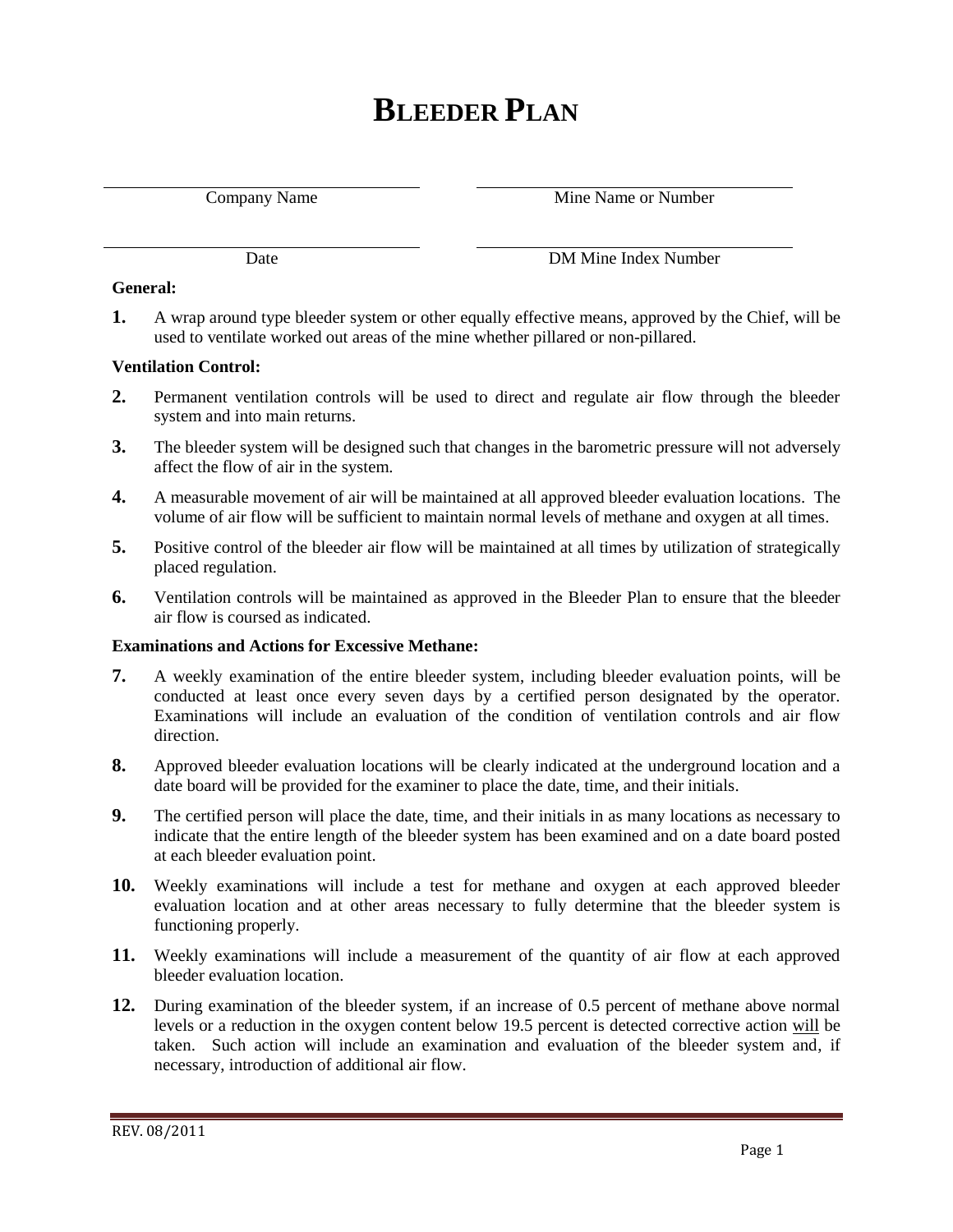- **13.** Ventilation changes will only be completed with those miners underground necessary to make the change and power to affected units de-energized. Changes to the ventilation system that affect the bleeder system will be approved by the Chief prior to implementation. Ventilation changes are defined as any intentional change in ventilation that:
- **a)** Alters the main air current or any split of the main air current in a manner that could materially affect the safety and/or health of persons in the mine; or
- **b)** Affects section ventilation by 9,000 cubic feet per minute of air or more.
- **14.** Should methane levels exceed 2 percent in any bleeder split immediately before entering another air split, production on active units that utilize the affected bleeder split will immediately cease. The bleeder system will then be examined and evaluated and appropriate corrective action will be taken to reduce methane levels below two percent.
- **15.** Should methane levels greater than 4.5 percent be encountered anywhere in the bleeder system, production on active mining units in the mine will immediately cease, the power shut off, and work will begin immediately to correct the condition. All miners will be withdrawn from the mine except those necessary to correct the condition. The Division of Mines will be promptly notified.

#### **Bleeder System Changes:**

- **16.** Intentional changes in the ventilation of the bleeder system will be approved by the Division of Mines prior to implementation.
- **17.** Approved bleeder system changes will be reviewed with affected personnel prior to implementation, and will be kept on file at the mine site for review by representatives of the Division of Mines or other interested parties.
- **18.** Ventilation changes affecting the bleeder system will be completed during idle shifts with the power cut off from the affected area.
- **19.** When changes in the bleeder system are completed, a thorough evaluation of the bleeder system and the ventilation system of the mine will be conducted to verify that air is traveling in the proper direction, quantity of airflow is sufficient, and air quality is acceptable.

#### **Roof and Rib Control:**

- **20.** Bleeder entry examinations will include evaluations of the roof and rib conditions in the bleeder system.
- **21.** If hazardous roof or rib conditions are detected, such conditions will be recorded and measures taken to correct the condition. Corrective measures may include the installation of supplemental roof supports and/or dangering-off the affected area and redirecting the route of travel.
- **22.** Sloughing of the ribs, draw rock, etc. that interferes with safe travel or function of the bleeder system will be promptly addressed.
- **23.** Bleeder entries that are designed to be traveled will have a minimum of two rows of un-pillared blocks left in place.
- **24.** Bleeder access rooms or taps that are developed with a single room will be supplemented with a single row of cribs on not more than eight foot centers or equivalent.

#### **Water Accumulations:**

**25.** Water accumulations that interfere with safe travel or function of the bleeder system will be promptly removed by pumping, draining, or substantial bridging constructed.

#### **Unsafe Conditions:**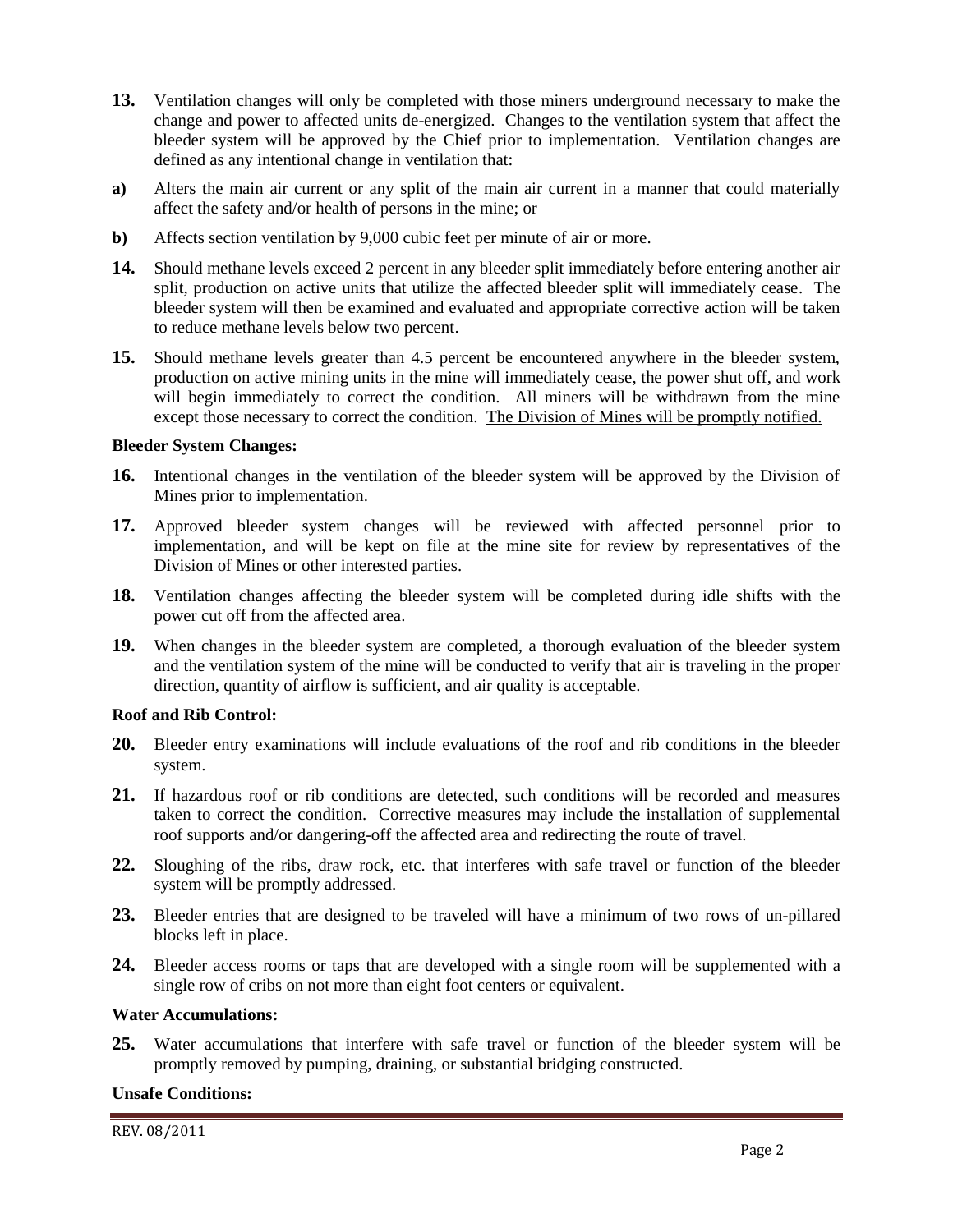**26.** The Division of Mines will be notified if bleeder entry conditions deteriorate to the extent that travel is considered unsafe.

# **Seals:**

- **27.** In the event that conditions develop that prevent effective ventilation of the bleeder system, all affected areas will be sealed.
- **28.** Seal construction designs approved by the Mine Safety and Health Administration will be utilized. (Such approved construction designs are not required to be submitted to the Division of Mines.)
- **29.** Prior to the installation of seals, the type of seal, location, sequence of construction, and a letter signed by a professional engineer certifying the seal construction design at the requested locations will be submitted to and approved by the Division of Mines.
- **30.** The Division of Mines will be notified at least 24 hours prior to beginning any construction of seals at approved locations. The Division will be notified within seven days after construction of seals is complete.
- **31.** Seals will be constructed and maintained as designed.
- **32.** Sufficient air flow will be utilized to ventilate the face of seals in order to maintain the air quality in compliance with requirements of the *Coal Mine Safety Laws of Virginia*.
- **33.** The atmosphere behind seals rated at less than 120 PSI explosive strength will be sampled weekly and the results recorded in a book maintained at the mine.

# **Bleeder Map Information:**

- **34.** Bleeder system information, including projected and/or installed ventilation controls of the bleeder system and other worked-out areas, will be shown on the annual map submitted to the Division of Mines every twelve months. Annual mine maps will meet all requirements of §45.1-161.64 of the *Coal Mine Safety Laws of Virginia* and include the following additional bleeder information:
	- **a)** The existing bleeder system and projected bleeder system information for one year.
	- **b)** The locations of all ventilation controls in the bleeder system.
	- **c)** The direction of air flow throughout the bleeder system.
	- **d)** Approved bleeder evaluation locations.
	- **e)** Air quantities at each approved bleeder evaluation location
- **35.** The certified annual map will be accompanied by a letter signed by a responsible individual at the mine stating that the ventilation controls shown are accurate.
- **36.** Overlays and underlays of mine workings will be revised and/or supplemented as required.
- **37.** Approved bleeder evaluation locations (MLs, BEPs, etc.), where the quantity and quality of the bleeder air current is measured, are listed in Attachment A of this plan.
- **38.** Changes in the bleeder system, including the establishment of bleeder evaluation points, will be submitted to and approved by the Division of Mines prior to implementation.
- **39.** A mine map will be maintained up-to-date at the mine and will show, at a minimum, the following bleeder system information:
	- **a)** The existing bleeder system.
	- **b)** The locations of all ventilation controls in the bleeder system. The map will be updated as changes or modifications to ventilation controls are completed.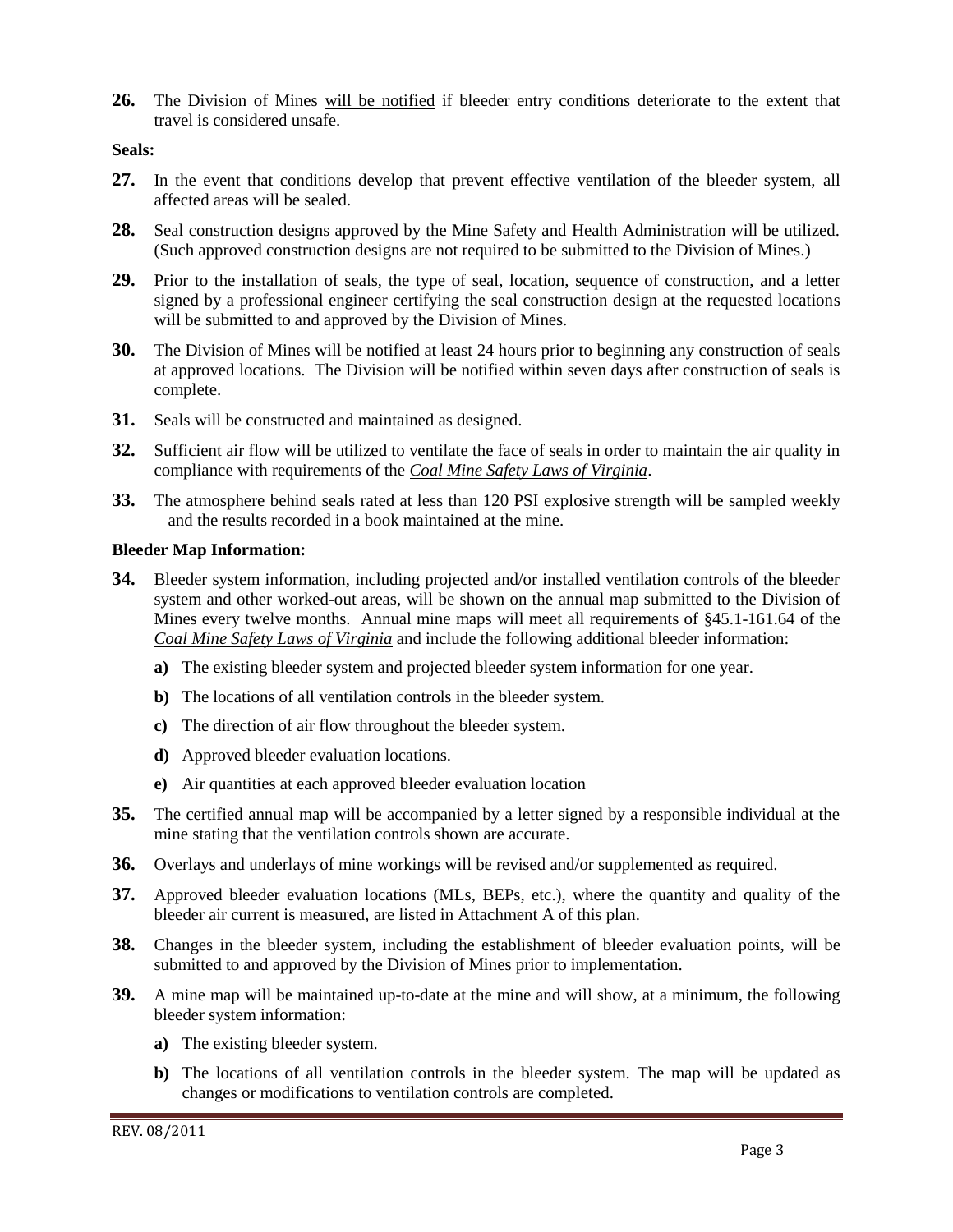- **c)** The direction of air flow throughout the bleeder system.
- **d)** Approved bleeder evaluation locations.

# **De-gasification System**

**40.** This mine does not employ a de-gasification system. If needed, a bleeder supplement will be submitted addressing the type of de-gasification system to be utilized and include such other details as specified by the Division of Mines.

# **Management Control and Training:**

- **41.** The person with overall responsibility for health and safety, as identified in the mine license application, is responsible and accountable for the implementation of this Bleeder Plan.
- **42.** The person with overall responsibility for health and safety at the mine will ensure that approved changes in the bleeder system are clearly communicated to all miners.
- **43.** Ventilation changes that affect the bleeder system will be conducted under the direct supervision of a certified first-class underground mine foreman.
- **44.** The person countersigning the weekly examination book will ensure that all records reflect compliance with requirements of this plan and the *Coal Mine Safety Laws of Virginia* and that any hazardous conditions recorded have been promptly corrected.
- **45.** The applicable contents of this plan, including the bleeder system map, will be reviewed with all newly employed miners and annually with weekly examiners and mine foremen.

# **Records:**

- **46.** Records of bleeder system examinations, conditions encountered, and air quantities and quality at bleeder evaluation points will be maintained in a book kept at the mine. These records must be retained for a period of one year.
- **47.** Record books will be available for review by representatives of the Division of Mines at all times.
- **48.** A record of the training required under this plan must be maintained at the mine and open for inspection for a period of one year.